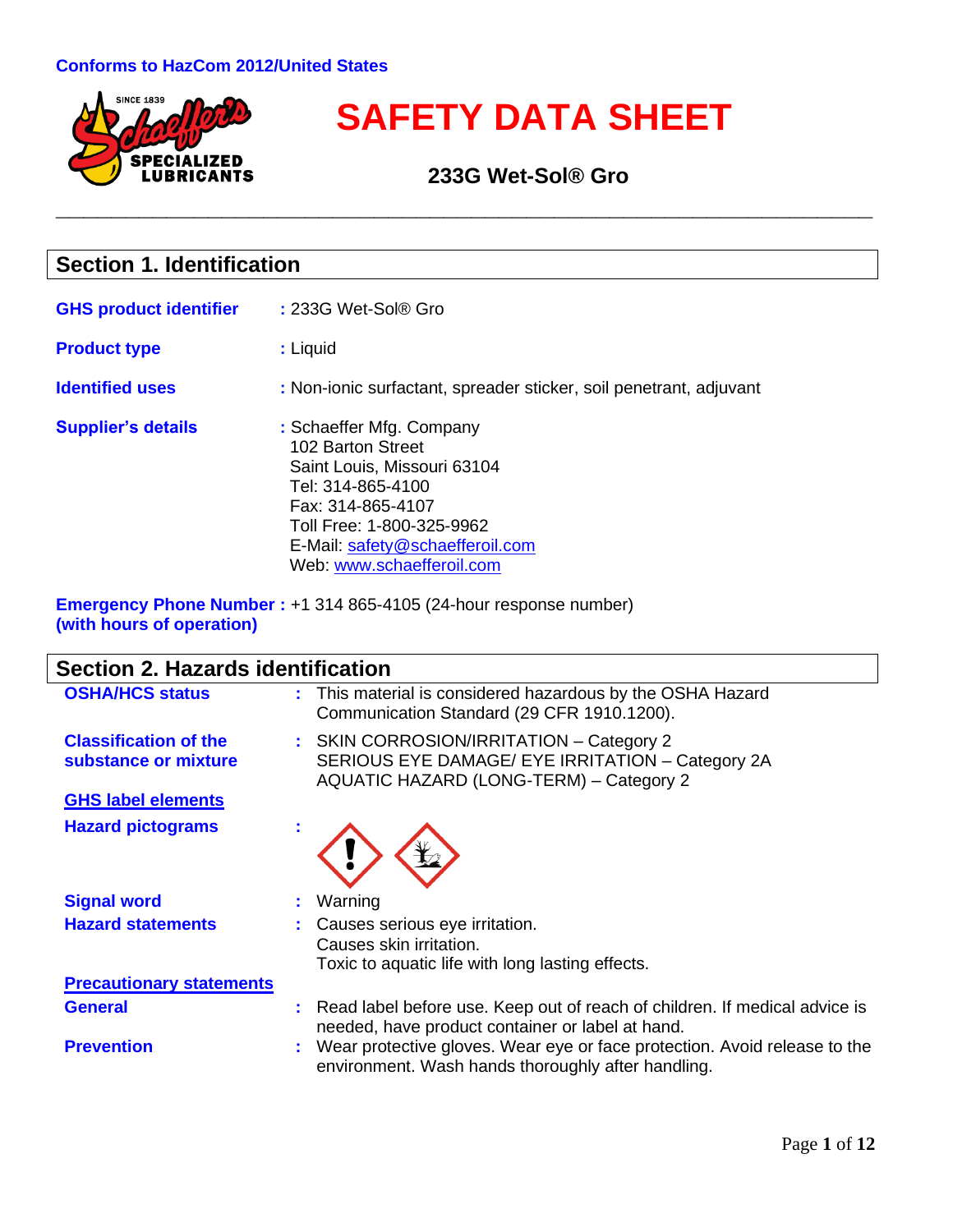| <b>Response</b>                            | : Collect spillage. IF ON SKIN: Wash with plenty of soap and water. Take off<br>contaminated clothing. Wash contaminated clothing before reuse. If skin<br>irritation occurs: Get medical attention. IF IN EYES: Rinse cautiously with<br>water for several minutes. Remove contact lenses, if present and easy to<br>do. Continue rinsing. If eye irritation persists: Get medical attention. |
|--------------------------------------------|------------------------------------------------------------------------------------------------------------------------------------------------------------------------------------------------------------------------------------------------------------------------------------------------------------------------------------------------------------------------------------------------|
| <b>Storage</b>                             | : Not applicable.                                                                                                                                                                                                                                                                                                                                                                              |
| <b>Disposal</b>                            | Dispose of contents and container in accordance with all local, regional,<br>national and international regulations.                                                                                                                                                                                                                                                                           |
| <b>Hazards not otherwise</b><br>classified | None known.                                                                                                                                                                                                                                                                                                                                                                                    |

### **Section 3. Composition/information on ingredients**

| <b>Substance/mixture:</b><br>Mixture  |               |                   |
|---------------------------------------|---------------|-------------------|
| <b>Ingredient Name</b>                | $\frac{9}{6}$ | <b>CAS number</b> |
| Nonylphenol, branched, ethoxylated    | $10 - 20$     | 68412-54-4        |
| Nonylphenol polyethylene glycol ether | $5 - 10$      | 127087-87-0       |
| Polyethylene glycol                   | $0.1 - 1$     | 25322-68-3        |
| Polyoxyethylene dinonylphenol         | $0.1 - 1$     | 9014-93-1         |
| Copper                                | $0 - 0.1$     | 7440-50-8         |

Any concentration shown as a range is to protect confidentiality or is due to batch variation.

*There are no additional ingredients present which, within the current knowledge of the supplier and in the concentrations applicable, are classified as hazardous to health or the environment and hence require reporting in this section. Occupational exposure limits, if available, are listed in Section 8.*

### **Section 4. First aid measures**

#### **Description of necessary first aid measures**

| <b>Eye contact</b>  | Immediately flush eyes with plenty of water, occasionally lifting the upper<br>and lower eyelids. Check for and remove any contact lenses. Continue to<br>rinse for at least 20 minutes. Get medical attention.                                                                                                                                                                                                                                                                                                                                                                                                                                                                                                                                                                                                               |
|---------------------|-------------------------------------------------------------------------------------------------------------------------------------------------------------------------------------------------------------------------------------------------------------------------------------------------------------------------------------------------------------------------------------------------------------------------------------------------------------------------------------------------------------------------------------------------------------------------------------------------------------------------------------------------------------------------------------------------------------------------------------------------------------------------------------------------------------------------------|
| <b>Inhalation</b>   | Remove victim to fresh air and keep at rest in a position comfortable for<br>breathing. If not breathing, if breathing is irregular or if respiratory arrest<br>occurs, provide artificial respiration or oxygen by trained personnel. It may<br>be dangerous to the person providing aid to give mouth-to-mouth<br>resuscitation. Get medical attention if adverse health effects persist or are<br>severe. If unconscious, place in recovery position and get medical<br>attention immediately. Maintain an open airway. Loosen tight clothing<br>such as a collar, tie, belt or waistband.                                                                                                                                                                                                                                 |
| <b>Skin contact</b> | Flush contaminated skin with plenty of water. Continue to rinse for at least<br>20 minutes. Get medical attention. Wash clothing before reuse. Clean<br>shoes thoroughly before reuse.                                                                                                                                                                                                                                                                                                                                                                                                                                                                                                                                                                                                                                        |
| <b>Ingestion</b>    | Wash out mouth with water. Remove dentures if any. Remove victim to<br>fresh air and keep at rest in a position comfortable for breathing. If<br>material has been swallowed and the exposed person is conscious, give<br>small quantities of water to drink. Stop if the exposed person feels sick as<br>vomiting may be dangerous. Do not induce vomiting unless directed to do<br>so by medical personnel. If vomiting occurs, the head should be kept low<br>so that vomit does not enter the lungs. Get medical attention if adverse<br>health effects persist or are severe. Never give anything by mouth to an<br>unconscious person. If unconscious, place in recovery position and get<br>medical attention immediately. Maintain an open airway. Loosen tight<br>clothing such as a collar, tie, belt or waistband. |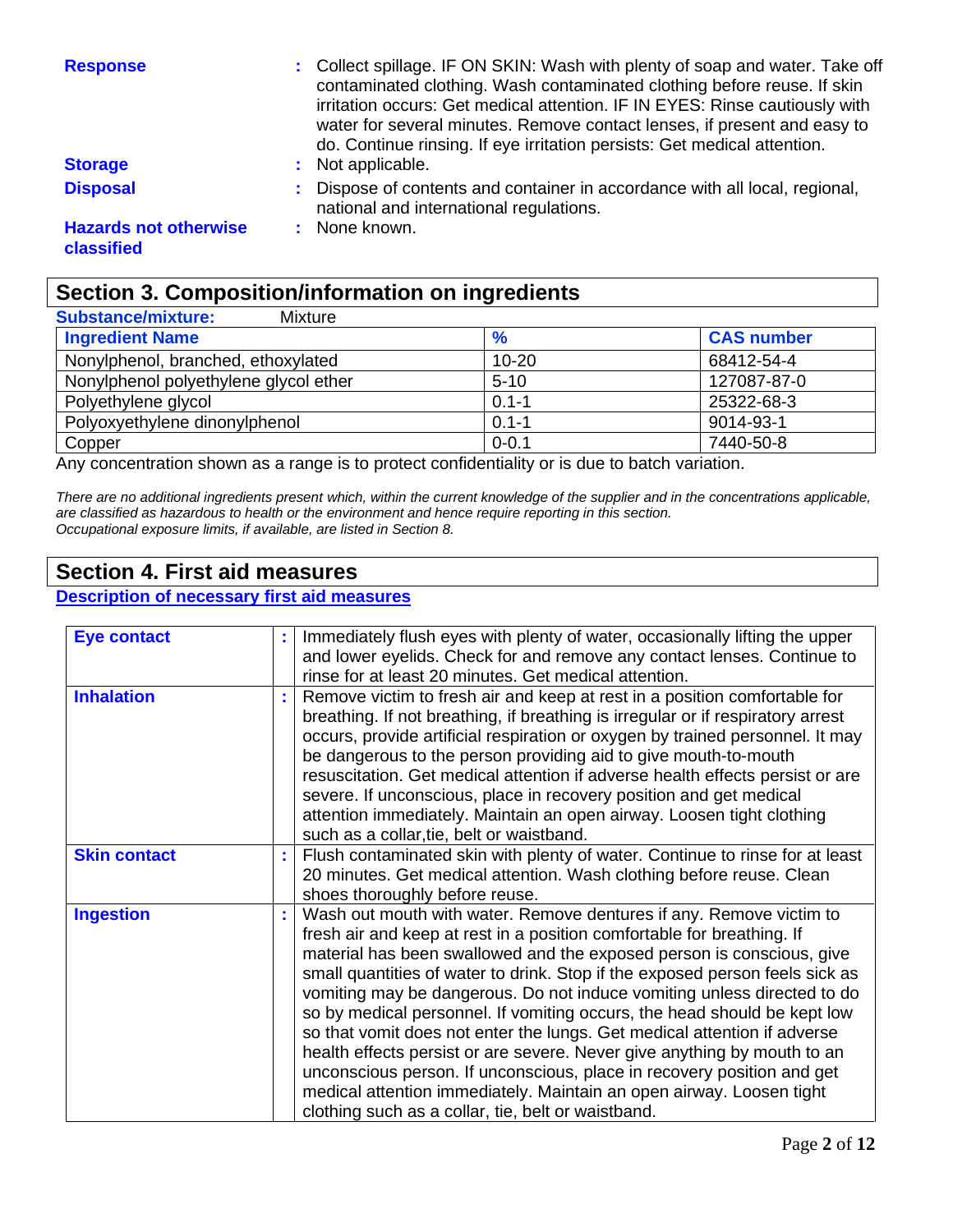### **Section 4. First aid measures**

#### **Most important symptoms/effects, acute and delayed Potential acute health effects**

| <b>Eye contact</b>  | : Causes serious eye irritation.                    |
|---------------------|-----------------------------------------------------|
| <b>Inhalation</b>   | : No known significant effects or critical hazards. |
| <b>Skin contact</b> | : Causes skin irritation.                           |
| <b>Ingestion</b>    | : Irritating to mouth, throat and stomach.          |

 **Over-exposure signs/symptons**

| <b>Eye contact</b>  | : Advers symptoms may include the following:<br>pain or irritation<br>watering<br>redness |
|---------------------|-------------------------------------------------------------------------------------------|
| <b>Inhalation</b>   | : No known significant effects or critical hazards.                                       |
| <b>Skin contact</b> | : Adverse symptoms may include the following:<br>irritation<br>redness                    |
| <b>Ingestion</b>    | : No known significant effects or critical hazards.                                       |

**Indication of immediate medical attention and special treatment needed, if necessary**

| <b>Notes to physician</b>  | : Treat symptomatically. Contact poison treatment specialist immediately if<br>large quantities have been ingested or inhaled.                                                                                      |
|----------------------------|---------------------------------------------------------------------------------------------------------------------------------------------------------------------------------------------------------------------|
| <b>Specific treatments</b> | : No specific treatment.                                                                                                                                                                                            |
|                            | <b>Protection of first-aiders</b> : No action shall be taken involving any personal risk or without suitable<br>training. It may be dangerous to the person providing aid to give mouth-<br>to-mouth resuscitation. |

See toxicological information (Section 11)

| <b>Section 5. Fire-fighting measures</b>                       |                                                                                                                                                                                                             |  |
|----------------------------------------------------------------|-------------------------------------------------------------------------------------------------------------------------------------------------------------------------------------------------------------|--|
| <b>Extinguishing media</b>                                     |                                                                                                                                                                                                             |  |
| <b>Suitable extinguishing media</b>                            | : Use an extinguishing agent suitable for the surrounding fire.                                                                                                                                             |  |
| <b>Unsuitable extinguishing media : High volume water jet.</b> |                                                                                                                                                                                                             |  |
| <b>Specific hazards arising from</b><br>the chemical           | : This material is toxic to aquatic life with long lasting effects. Fire<br>water contaminated with this material must be contained and<br>prevented from being discharged to any waterway, sewer or drain. |  |
| <b>Hazardous thermal</b><br>decomposition products             | : Carbon monoxide and Carbon dioxide.                                                                                                                                                                       |  |
| <b>Special protective actions for</b><br>fire-fighters         | : No special measures are required.                                                                                                                                                                         |  |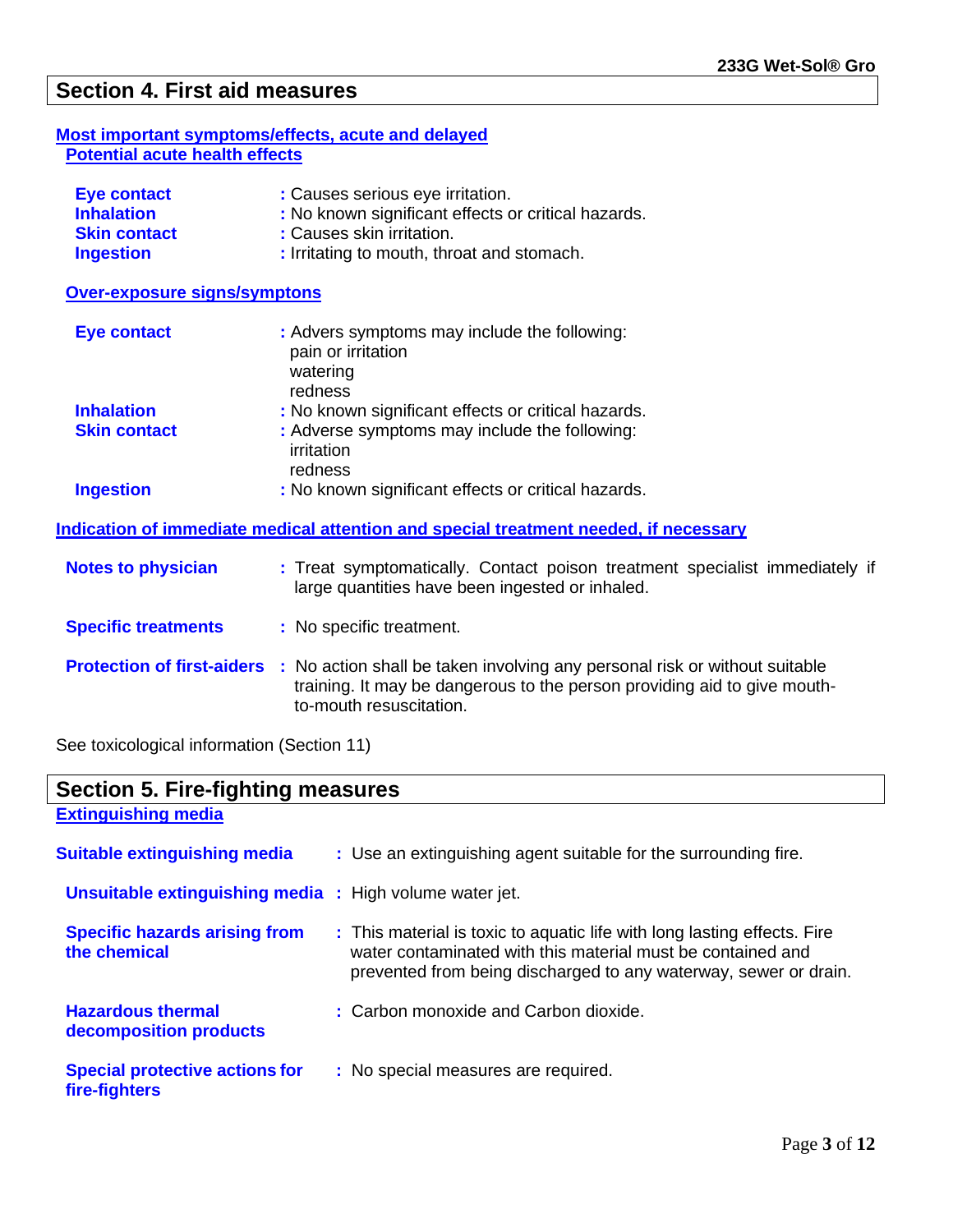### **Section 5. Fire-fighting measures**

**Special protective : Fire-fighters should wear appropriate protective equipment and selfequipment for fire-fighters** contained breathing apparatus (SCBA) with a full face-piece operated in positive pressure mode.

#### **Section 6. Accidental release measures**

**Personal precautions, protective equipment and emergency procedures**

| For non-emergency | : No action shall be taken involving any personal risk or without suitable   |
|-------------------|------------------------------------------------------------------------------|
| personnel         | training. Keep unnecessary and unprotected personnel from entering.          |
|                   | Do not touch or walk through spilled material. Avoid breathing vapor or      |
|                   | Mist. Provide adequate ventilation. Wear appropriate respirator when         |
|                   | Ventilation is inadequate. Put on appropriate personal protective equipment. |
|                   |                                                                              |

- **For emergency :** If specialized clothing is required to deal with the spillage, take note of any  **responders** information in Section 8 on suitable and unsuitable materials. See also information in "For non-emergency personnel."
- **Environmental :** Avoid dispersal of spilled material and runoff and contact with soil, **precautions waterways, drains and sewers. U.S.A. regulations may require reporting**  spills of this material that could reach any surface waters. Report spills to all applicable Federal, State, Provincial and local authorities and/or the United States National Response Center at (800) 424-8802 as appropriate or required.

#### **Methods and materials for containment and clean up**

| <b>Small spill</b> | : Stop leak if without risk. Move containers from spill area. Dilute with water<br>and mop up if water-soluble. Alternatively, or if water-insoluble, absorb with<br>an inert dry material and place in appropriate waste disposal container.<br>Dispose of via a licensed waste disposal contractor.                                                                                                                                                                                                                                                                                                                                    |
|--------------------|------------------------------------------------------------------------------------------------------------------------------------------------------------------------------------------------------------------------------------------------------------------------------------------------------------------------------------------------------------------------------------------------------------------------------------------------------------------------------------------------------------------------------------------------------------------------------------------------------------------------------------------|
| <b>Large spill</b> | : Stop leak if without risk. Move containers from spill area. Approach release<br>from upwind. Prevent entry into sewers, water courses, basements or<br>confined areas. Contain and collect spillage with non-combustible,<br>absorbent material e.g. sand, earth, vermiculite or diatomaceous earth and<br>place in container for disposal according to local regulations (see Section<br>13). Dispose of via a licensed waste disposal contractor. Contaminated<br>absorbent material may pose the same hazard as the spilled product. Note:<br>see Section 1 for emergency contact information and Section 13 for waste<br>disposal. |

### **Section 7. Handling and storage**

**Precautions for safe handling**

| <b>Protective measures</b> | : Put on appropriate personal protective equipment (see Section 8). Do not   |
|----------------------------|------------------------------------------------------------------------------|
|                            | ingest. Avoid contact with eyes, skin and clothing. Avoid breathing vapor or |
|                            | mist. Avoid release to the environment. Keep in original container or an     |
|                            | approved alternative made from a compatible material, kept tightly closed    |
|                            | when not in use. Empty containers retain product residue and can be          |
|                            | hazardous. Do no reuse container.                                            |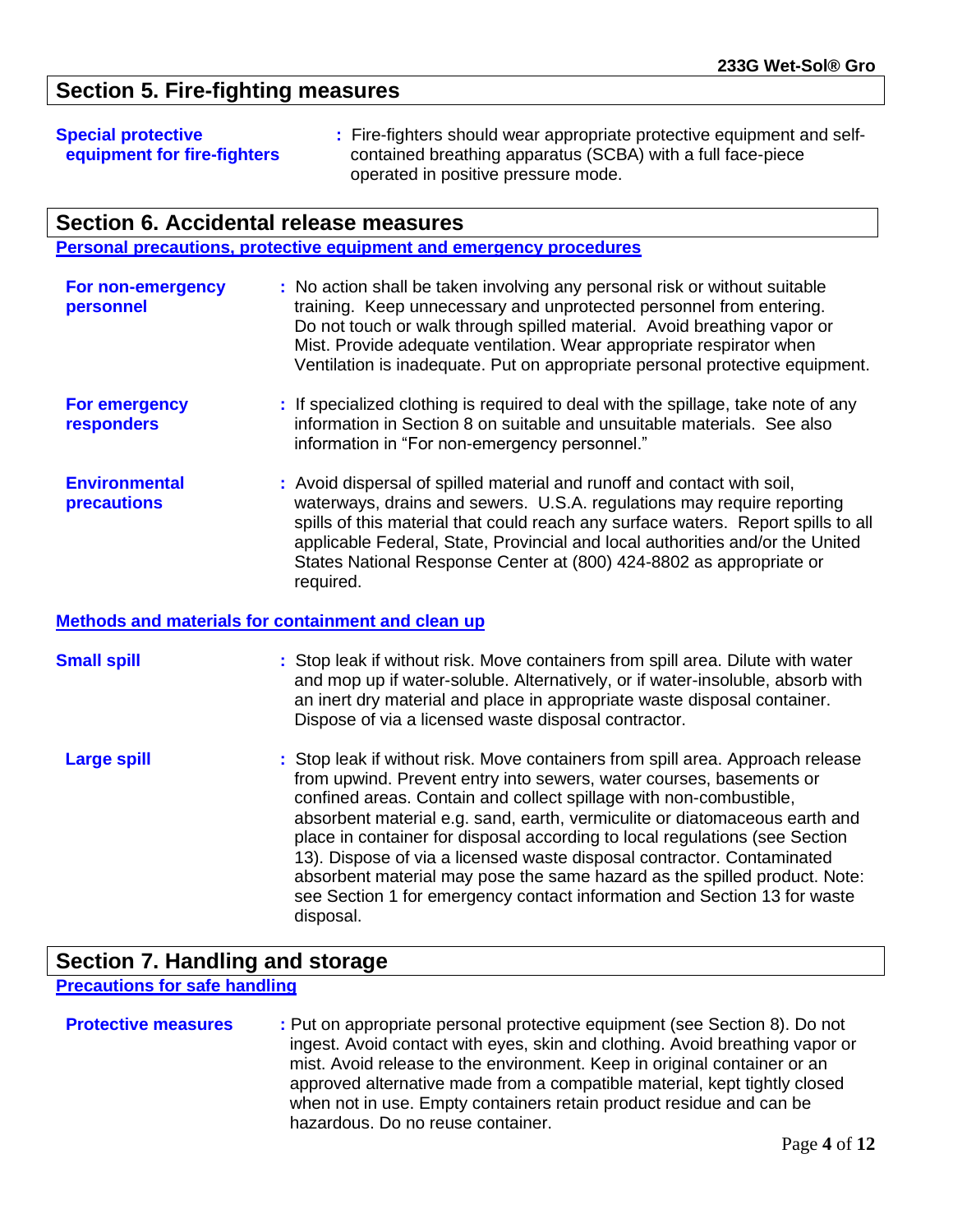### **Section 7. Handling and storage**

| <b>Advice on general</b><br>occupational hygiene | : Eating, drinking and smoking should be prohibited in areas where this<br>material is handled, stored and processed. Workers should wash hands and<br>face before eating, drinking and smoking. See also Section 8 for additional<br>information on hygiene measures.                                                                                                                                                                                                                                                                                                                                                                                                  |
|--------------------------------------------------|-------------------------------------------------------------------------------------------------------------------------------------------------------------------------------------------------------------------------------------------------------------------------------------------------------------------------------------------------------------------------------------------------------------------------------------------------------------------------------------------------------------------------------------------------------------------------------------------------------------------------------------------------------------------------|
| including any<br>incompatibilities               | <b>Conditions for safe storage:</b> Store in accordance with local regulations. Store in original container<br>protected from direct sunlight in a dry, cool and well-ventilated area, away<br>from incompatible materials (see Section 10) and food and drink. Keep<br>away from heat and sources of ignition. Keep container tightly closed and<br>sealed until ready for use. Containers that have been opened must be<br>carefully resealed and kept upright to prevent leakage. Do not store in<br>unlabeled containers. Use appropriate containment to avoid environmental<br>contamination. See Section 10 for incompatible materials before handling or<br>use. |

### **Section 8. Exposure controls and personal protection**

#### **Control parameters**

#### **Occupational exposure limits**

| <b>Ingredient name</b>                | <b>Exposure limits</b>                                          |
|---------------------------------------|-----------------------------------------------------------------|
| Nonylphenol, branched, ethoxylated    | None.                                                           |
| Nonylphenol polyethylene glycol ether | None.                                                           |
| Polyethylene glycol                   | TWA: $10mg/m3$                                                  |
|                                       | TWA: 5 mg/m <sup>3</sup> (aerosol)                              |
| Polyoxyethylene dinonylphenol         | None.                                                           |
| Copper                                | <b>ACGIH TLV (United States, 4/2014)</b>                        |
|                                       | TWA: 1 mg/m <sup>3</sup> , (Cu) 8 hours. Form: Dusts and mists  |
|                                       | TWA: 0.2 mg/m <sup>3</sup> 8 hours. Form: Fume                  |
|                                       | OSHA PEL (United States, 2/2013)                                |
|                                       | TWA: 1 mg/m <sup>3</sup> 8 hours. Form: Dusts and mists         |
|                                       | TWA: $0.1 \text{ mg/m}^3$ 8 hours. Form: Fume                   |
|                                       | NIOSH REL (United States, 10/2013)                              |
|                                       | TWA: 1 mg/m <sup>3</sup> , (Cu) 10 hours. Form: Dusts and mists |

| <b>Appropriate engineering</b>                   | : Good general ventilation should be sufficient to control worker exposure to                                                                                       |
|--------------------------------------------------|---------------------------------------------------------------------------------------------------------------------------------------------------------------------|
| <b>controls</b>                                  | airborne contaminants.                                                                                                                                              |
| <b>Environmental exposure</b><br><b>controls</b> | : Emissions from ventilation or work process equipment should be checked<br>to ensure they comply with the requirements of environmental protection<br>legislation. |

**Individual protection measures**

**Hygiene measures : Wash hands, forearms and face thoroughly after handling chemical**  products, before eating, smoking and using the lavatory and at the end of the working period. Appropriate techniques should be used to remove potentially contaminated clothing. Wash contaminated clothing before reusing. Ensure that eyewash stations and safety showers are close to the workstation location.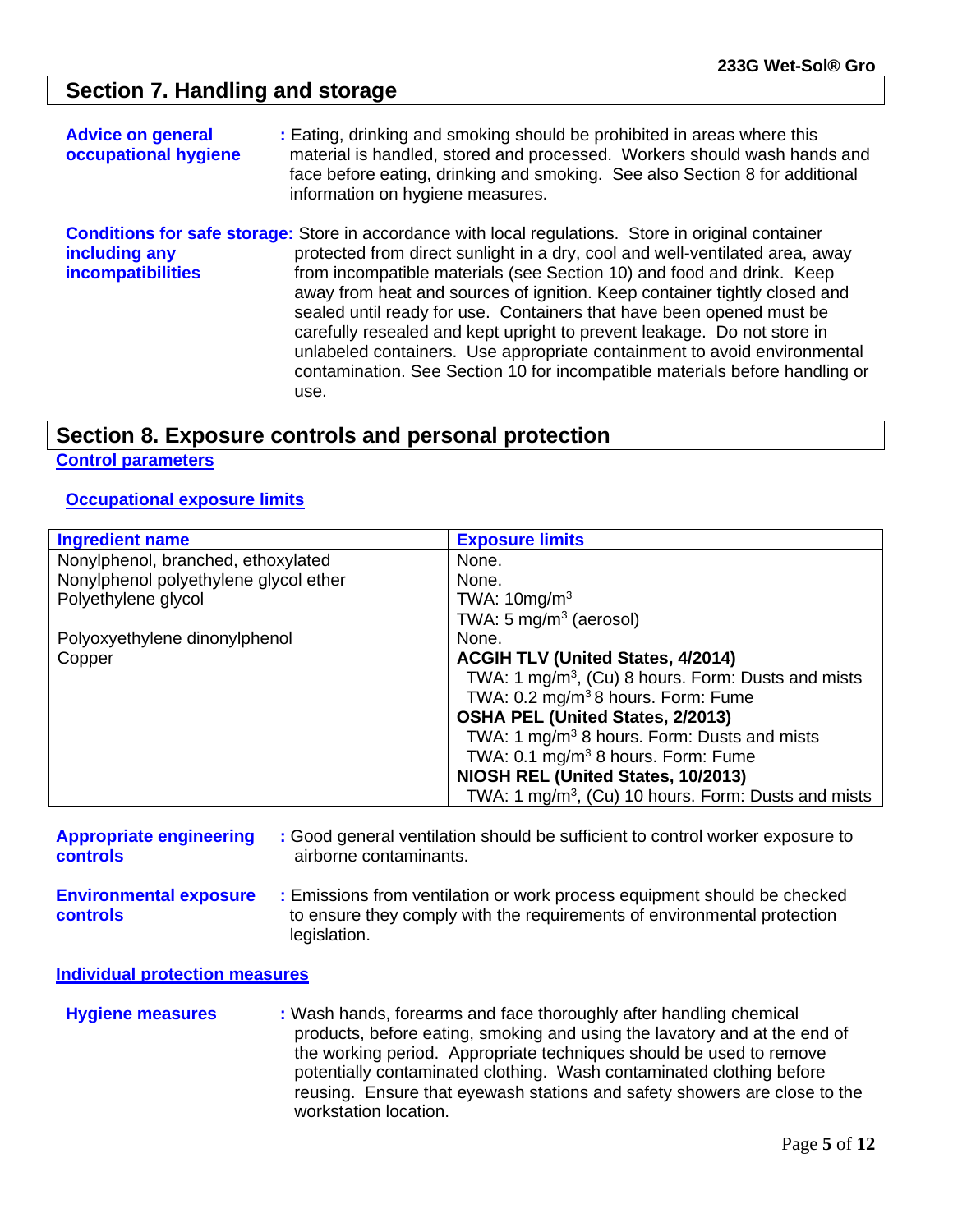## **Section 8. Exposure controls and personal protection**

| <b>Eye/face protection</b>    | : Wear eye protection such as safety glasses, chemical goggles, or face<br>shields if engineering controls or work practices are not adequate to prevent<br>eye contact.                                                                                                                                                                                                   |  |
|-------------------------------|----------------------------------------------------------------------------------------------------------------------------------------------------------------------------------------------------------------------------------------------------------------------------------------------------------------------------------------------------------------------------|--|
| <b>Skin protection</b>        |                                                                                                                                                                                                                                                                                                                                                                            |  |
| <b>Hand protection</b>        | : Use nitrile or oil resistant gloves.                                                                                                                                                                                                                                                                                                                                     |  |
| <b>Body protection</b>        | : Personal protective clothing such as gloves, aprons, boots and complete<br>facial protection should be selected based on the task being performed and<br>the risks involved. Users should determine acceptable performance<br>characteristics of protective clothing. Consider physical requirements and<br>other substances present when selecting protective clothing. |  |
| <b>Other skin protection</b>  | : Appropriate footwear and any additional skin protection measures should be<br>selected based on the task being performed and the risks involved.                                                                                                                                                                                                                         |  |
| <b>Respiratory protection</b> | : If a risk assessment indicates that respiratory protection is required, use a<br>properly fitted, air-purifying or supplied air respirator that complies with an<br>approved standard. Respirator selection must be based on known or<br>anticipated exposure levels, the hazards of the product and the safe working<br>limits of the selected respirator.              |  |

## **Section 9. Physical and chemical properties**

| <b>Appearance</b>                             |                      |
|-----------------------------------------------|----------------------|
| <b>Physical state</b>                         | : Liquid. [Clear.]   |
| <b>Color</b>                                  | : Pale green         |
| <b>Odor</b>                                   | : Slight.            |
| <b>Odor threshold</b>                         | : Not available.     |
| рH                                            | : 6 to 8.            |
| <b>Melting point/Dropping point</b>           | : Not available.     |
| <b>Boiling pint</b>                           | : >100°C (>212°F)    |
| <b>Flash point</b>                            | : Not applicable.    |
| <b>Evaporation rate</b>                       | : Not available.     |
| <b>Flammability (solid, gas)</b>              | : Not available.     |
| Lower and upper explosive (flammable) :       | Not available.       |
| <b>limits</b>                                 |                      |
| <b>Vapor pressure</b>                         | : Not available.     |
| <b>Vapor density</b>                          | : >1 [Air = 1].      |
| <b>Relative density</b>                       | : 1.01               |
| <b>Solubility</b>                             | : Complete in water. |
| <b>Partition coefficient: n-octanol/water</b> | : Not available.     |
| <b>Auto-ignition temperature</b>              | : Not available.     |
| <b>Decomposition temperature</b>              | : Not available.     |
| <b>Viscosity</b>                              | : Not available.     |
| <b>Volatility</b>                             | : Negligible.        |
| <b>VOC content</b>                            | : Not available.     |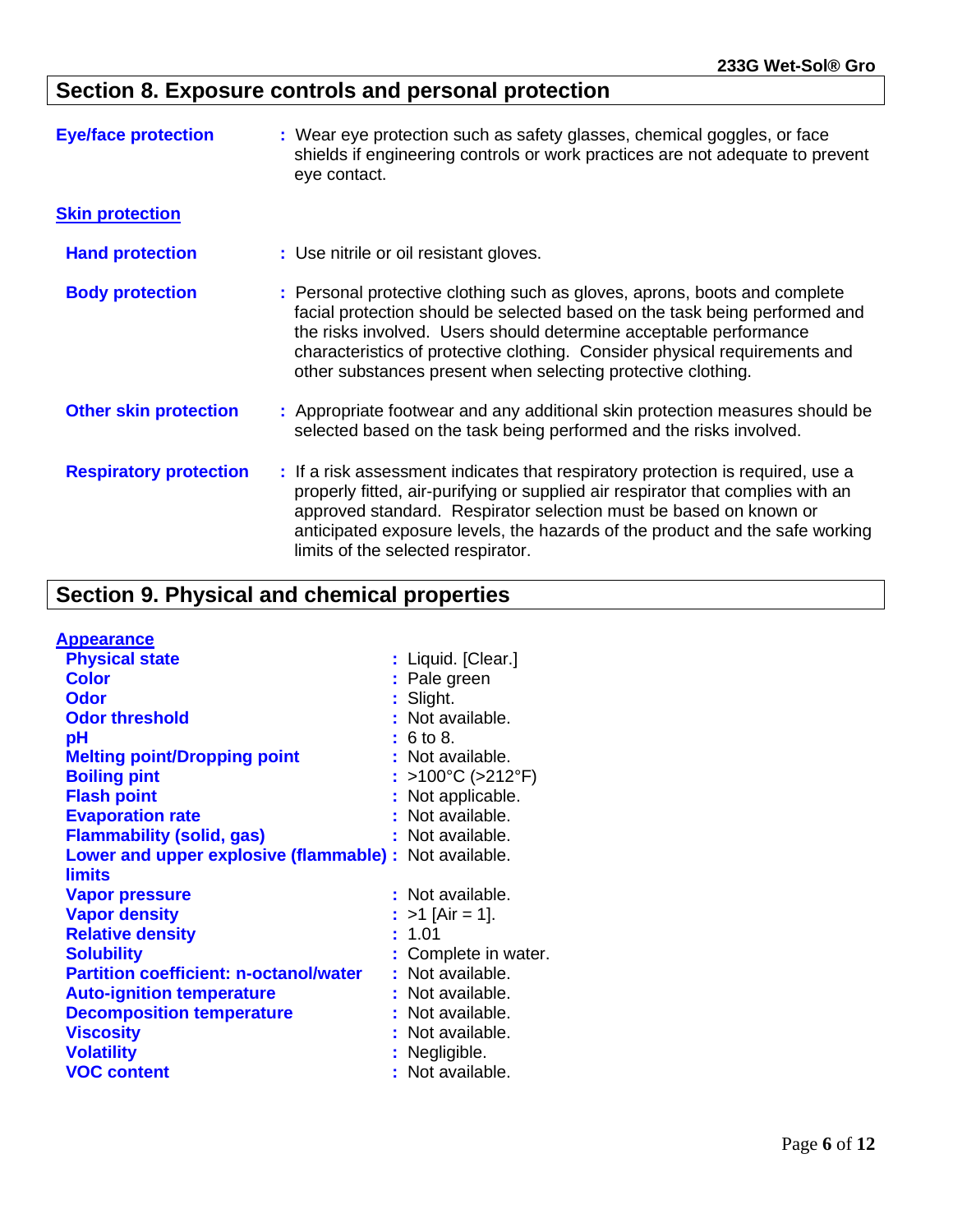### **Section 10. Stability and reactivity**

| <b>Reactivity</b>               | : No specific test data related to reactivity available for this product or its<br>ingredients.       |
|---------------------------------|-------------------------------------------------------------------------------------------------------|
| <b>Chemical stability</b>       | : The product is stable.                                                                              |
| <b>Possibility of hazardous</b> | : Under normal conditions or storage and use, hazardous reactions will not<br>occur.                  |
| <b>Conditions to avoid</b>      | : No specific data.                                                                                   |
| <b>Incompatible materials</b>   | : Reactive or incompatible with the following materials: Strong oxidizing<br>Agents and strong acids. |
| products                        | <b>Hazardous decomposition:</b> Carbon monoxide, carbon dioxide and other organic compounds.          |

### **Section 11. Toxicological information**

#### **Information on toxicological effects Acute toxicity**

| <b>Product/ingredient name</b> | <b>Result</b>          | <b>Species</b> | <b>Exposure</b>          |
|--------------------------------|------------------------|----------------|--------------------------|
| Nonylphenol, ethoxylated       | Eyes - Severe irritant | Guinea pig     | $20 \text{ mg}$          |
|                                | Eyes - Severe irritant | Mouse          | $20 \text{ mg}$          |
|                                | Eyes - Severe irritant | Rabbit         | $20 \text{ mg}$          |
|                                | Skin - Mild irritant   | Human          | 72 hours 15 intermittent |
| Nonylphenol polyethylene       | Skin - Mild irritant   | Rabbit         | 500 mg                   |
| glycol ether                   |                        | Rat            | <5000 mg/kg              |

#### **Irritation/Corrosion**

There is no data available.

#### **Sensitization**

There is no data available.

#### **Carcinogenicity**

There is no data available.

#### **Reproductive toxicity**

There is no data available.

#### **Specific target organ toxicity (single exposure)**

There is no data available.

#### **Specific target organ toxicity (repeated exposure)**

There is no data available.

#### **Aspiration hazard**

There is no data available.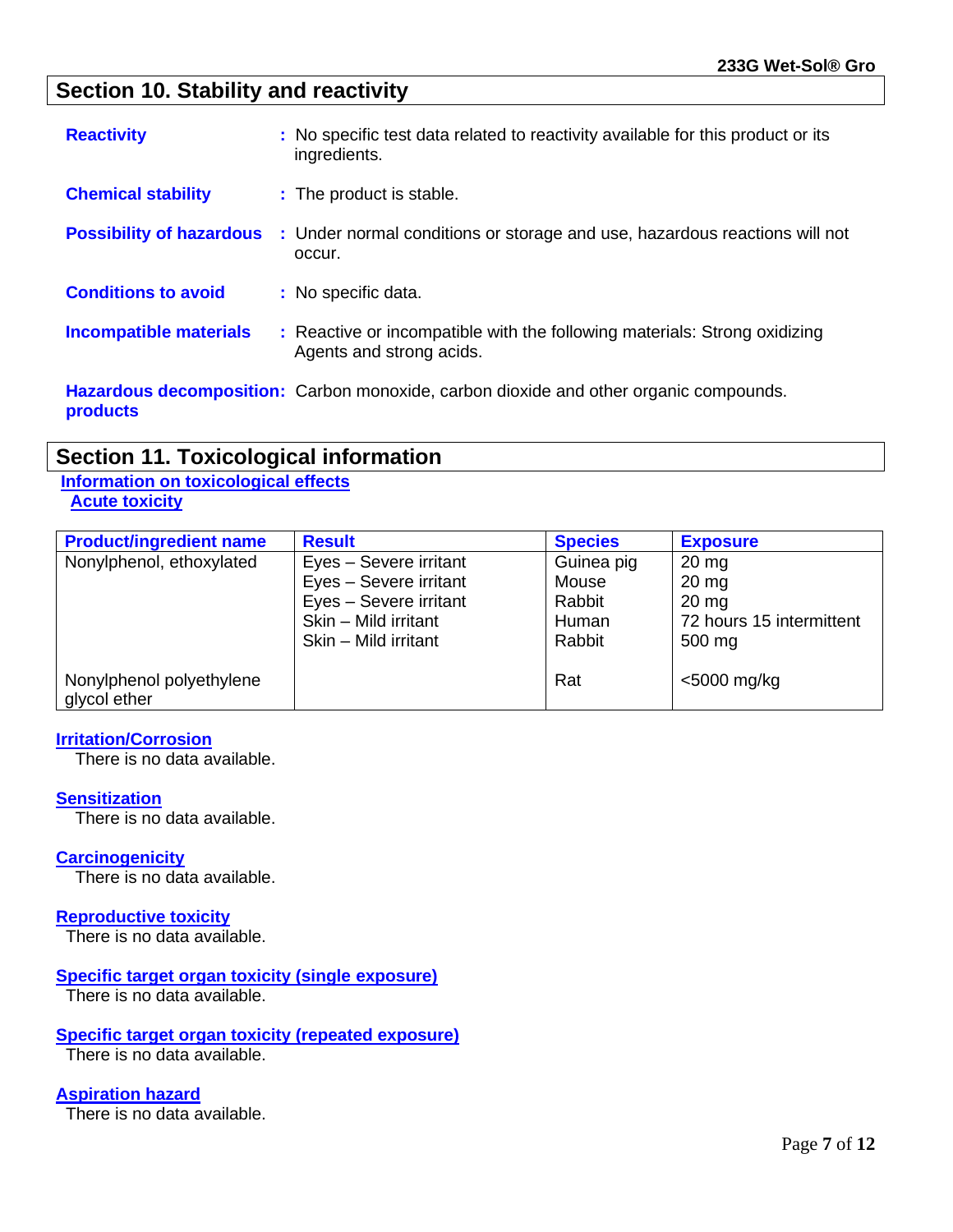### **Section 11. Toxicological information**

**: Dermal contact. Eye contact. Inhalation. Ingestion. Information on the likely<br>routes of exposure** 

**Potential acute health effects**

| <b>Eye contact</b>                                                  | : Causes serious eye irritation.                                                           |  |  |
|---------------------------------------------------------------------|--------------------------------------------------------------------------------------------|--|--|
| <b>Inhalation</b>                                                   | : No known significant effects or critical hazards.                                        |  |  |
| <b>Skin contact</b>                                                 | : Causes skin irritation.                                                                  |  |  |
| <b>Ingestion</b>                                                    | : Irritating to mouth, throat and stomach.                                                 |  |  |
|                                                                     | <b>Symptoms related to the physical, chemical and toxicological characteristics</b>        |  |  |
| <b>Eye contact</b>                                                  | : Adverse symptoms may include the following:<br>pain or irritation<br>watering<br>redness |  |  |
| <b>Inhalation</b>                                                   | : No known significant effects or critical hazards.                                        |  |  |
| <b>Skin contact</b>                                                 | : Adverse symptoms may include the following:<br>irritation<br>redness                     |  |  |
| <b>Ingestion</b>                                                    | : No known significant effects or critical hazards.                                        |  |  |
|                                                                     | Delayed and immediate effects and also chronic effects from short and long term exposure   |  |  |
| <b>Short term exposure</b><br><b>Potential immediate</b><br>effects | : No known significant effects or critical hazards.                                        |  |  |
|                                                                     | <b>Potential delayed effects</b> : No known significant effects or critical hazards.       |  |  |
| <b>Long term exposure</b><br><b>Potential immediate</b><br>effects  | : No known significant effects or critical hazards.                                        |  |  |
|                                                                     | <b>Potential delayed effects</b> : No known significant effects or critical hazards.       |  |  |
| <b>Potential chronic health effects</b>                             |                                                                                            |  |  |
| <b>General</b>                                                      | : No known significant effects or critical hazards.                                        |  |  |
| <b>Carcinogenicity</b>                                              | : No known significant effects or critical hazards.                                        |  |  |
| <b>Mutagenicity</b>                                                 | No known significant effects or critical hazards.                                          |  |  |
| <b>Teratogenicity</b>                                               | No known significant effects or critical hazards.                                          |  |  |
| <b>Developmental effects</b>                                        | No known significant effects or critical hazards.                                          |  |  |
| <b>Fertility effects</b>                                            | : No known significant effects or critical hazards.                                        |  |  |
| <b>Numerical measures of toxicity</b>                               |                                                                                            |  |  |

 **Acute toxicity estimates**

There is no data available.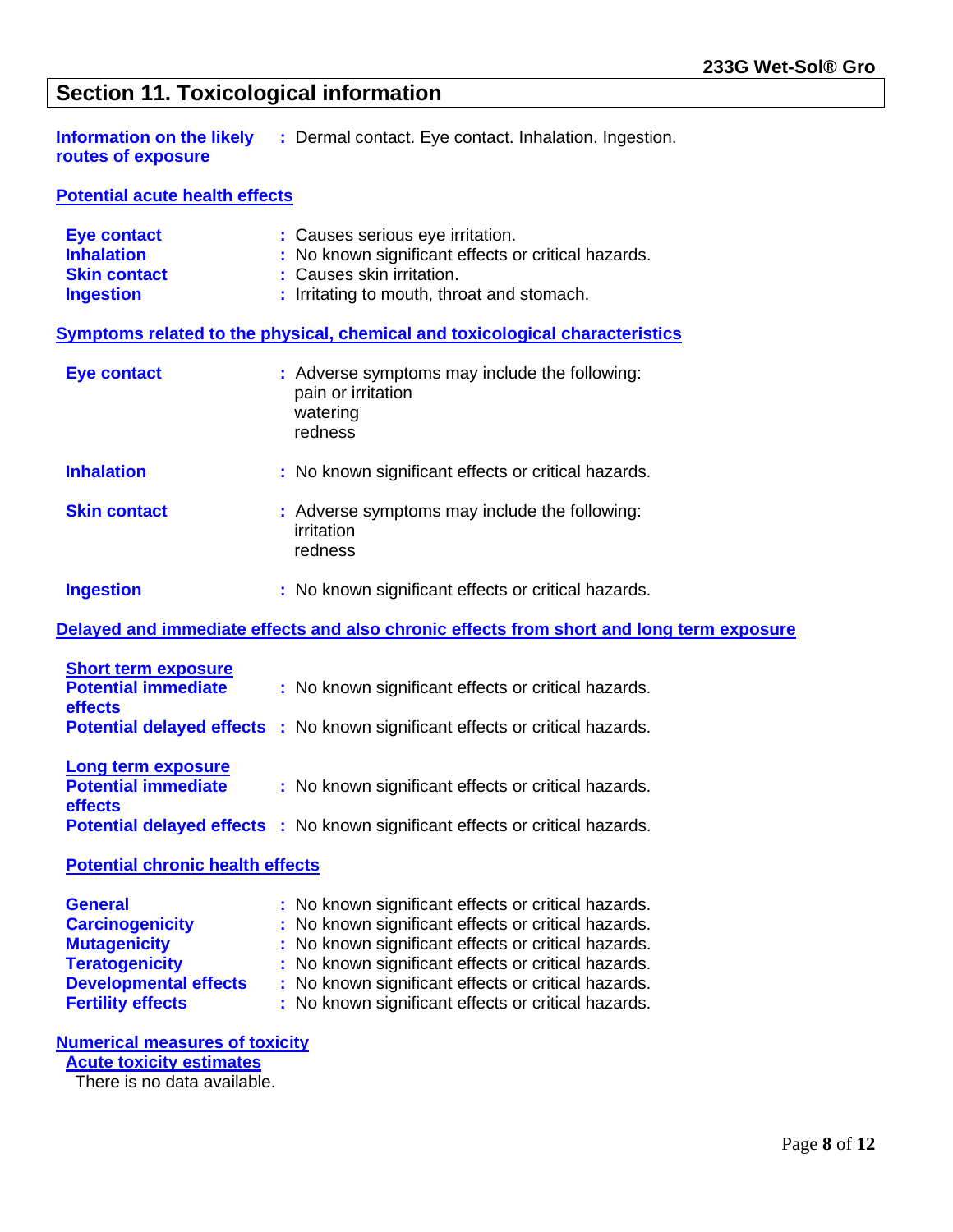### **Section 12. Ecological information Toxicity**

| <b>Product/ingredient name</b> | <b>Result</b>                       | <b>Species</b>                                                 | <b>Exposure</b> |
|--------------------------------|-------------------------------------|----------------------------------------------------------------|-----------------|
| Nonylphenol, ethoxylated       | Acute EC50 12 mg/L                  | Algae - Pseudokirchneriella subcapitata                        | 96 hours        |
|                                | Fresh water                         |                                                                |                 |
|                                | Acute LC50 1.23 mg/L                | Crustaceans - Americamysis bahia                               | 48 hours        |
|                                | Marine water                        |                                                                |                 |
|                                | Acute LC50 0.148 mg/L               | Daphnia - Daphnia manga - neonate                              | 48 hours        |
|                                | Fresh water                         |                                                                |                 |
|                                | Acute LC50 4700 µg/L                | Fish - Oncorhynchus mykiss                                     | 96 hours        |
|                                | Fresh water                         |                                                                |                 |
|                                | Chronic NOEC 8 mg/L                 | Algae - Pseudokirchneriella subcapitata                        | 96 hours        |
|                                | Fresh water                         |                                                                |                 |
|                                | Chronic NOEC 35 µg/L                | $Fish - Oryzias latipes - Fry$                                 | 100 days        |
|                                | Fresh water                         |                                                                |                 |
| Copper                         | Acute EC50 1100 µg/L                | Aquatic plants—Lemna minor                                     | 4 days          |
|                                | Fresh water                         |                                                                |                 |
|                                | Acute EC50 2.1 µg/L                 | Daphnia - Daphnia longispina-juvenile                          | 48 hours        |
|                                | Fresh water                         | (Fledgling, Hatchling, Weanling)                               |                 |
|                                | Acute IC50 13 µg/L<br>Fresh water   | Algae - Pseudokirchneriella subcapitata                        | 72 hours        |
|                                |                                     | Exponential growth phase<br>Aquatic plants-Plantae-Exponential | 72 hours        |
|                                | Acute IC50 5.4 µg/L<br>Marine water | growth phase                                                   |                 |
|                                | Acute LC50 0.0072 µg/L              | Crustaceans-Amphipoda-Adult                                    | 48 hours        |
|                                | Marine water                        |                                                                |                 |
|                                | Acute LC50 7.56 µg/L                | Fish-Periophthalmus waltoni-Adult                              | 96 hours        |
|                                | Marine water                        |                                                                |                 |
|                                | Chronic NOEC 2.5 µg/L               | Algae-Nitzschia Closterium-                                    | 72 hours        |
|                                | Marine water                        | Exponential growth phase                                       |                 |
|                                | Chronic NOEC 7 mg/L                 | Aquatic plants-Ceratophyllum                                   | 3 days          |
|                                | Fresh water                         | demersum                                                       |                 |
|                                | Chronic NOEC 0.02 g/L               | Crustaceans-Cambarus bartonii-                                 | 21 days         |
|                                | Fresh water                         | Mature                                                         |                 |
|                                | Chronic NOEC 2 µg/L                 | Daphnia-Daphnia manga                                          | 21 days         |
|                                | Fresh water                         |                                                                |                 |
|                                | Chronic NOEC 0.8 µg/L               | Fish-Oreochromis niloticus-Juvenile                            | 6 weeks         |
|                                | Fresh water                         | (Fledgling, Hatchling, Weanling)                               |                 |

#### **Persistence and degradability**

There is no data available.

#### **Bioaccumulative potential**

There is no data available.

**Mobility in soil Soil/water partition :** Not available **coefficient (Koc)**

### **Other adverse effects** : No known significant effects or critical hazards.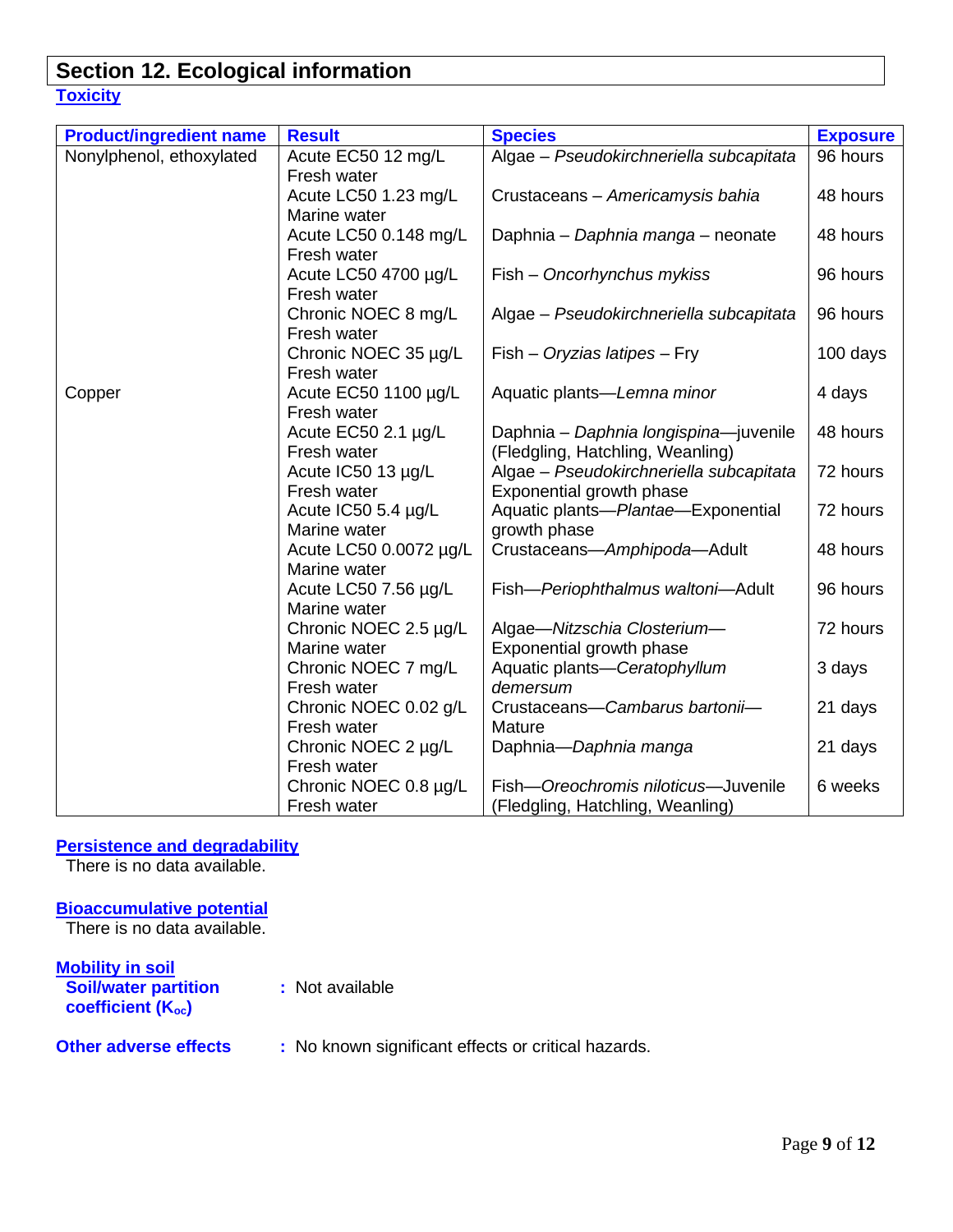### **Section 13. Disposal considerations**

| <b>Disposal methods</b> | : The generation of waste should be avoided or minimized wherever possible.<br>Disposal of this product, solutions and any by-products should comply with<br>the requirements of environmental protection and waste disposal legislation<br>and any regional local authority requirements. Dispose of surplus and non-<br>recyclable products via a licensed waste disposal contractor. Waste<br>packaging should be recycled. Incineration or landfill should only be<br>considered when recycling is not feasible. This material and its container<br>must be disposed of in a safe way. Care should be taken when handling<br>empty containers that have not been cleaned or rinsed out. Empty<br>containers or liners may retain some product residues. Avoid dispersal of<br>spilled material and runoff and contact with soil, waterways, drains and<br>sewers. |
|-------------------------|-----------------------------------------------------------------------------------------------------------------------------------------------------------------------------------------------------------------------------------------------------------------------------------------------------------------------------------------------------------------------------------------------------------------------------------------------------------------------------------------------------------------------------------------------------------------------------------------------------------------------------------------------------------------------------------------------------------------------------------------------------------------------------------------------------------------------------------------------------------------------|
|-------------------------|-----------------------------------------------------------------------------------------------------------------------------------------------------------------------------------------------------------------------------------------------------------------------------------------------------------------------------------------------------------------------------------------------------------------------------------------------------------------------------------------------------------------------------------------------------------------------------------------------------------------------------------------------------------------------------------------------------------------------------------------------------------------------------------------------------------------------------------------------------------------------|

### **Section 14. Transport information**

|                                         | <b>DOT Classification</b>                                                                                                                                                                                                                                    | <b>IMDG</b>                                                                                                                                                                                                                                                  | <b>IATA</b>                                                                                                                                           |
|-----------------------------------------|--------------------------------------------------------------------------------------------------------------------------------------------------------------------------------------------------------------------------------------------------------------|--------------------------------------------------------------------------------------------------------------------------------------------------------------------------------------------------------------------------------------------------------------|-------------------------------------------------------------------------------------------------------------------------------------------------------|
| <b>UN number</b>                        | <b>UN3082</b>                                                                                                                                                                                                                                                | <b>UN3082</b>                                                                                                                                                                                                                                                | <b>UN3082</b>                                                                                                                                         |
| <b>UN proper</b><br>shipping<br>name    | <b>ENVIRONMENTALLY</b><br>HAZARDOUS SUBSTANCE,<br>LIQUID, N.O.S. (Nonylphenol,<br>branched, ethoxylated,<br>Nonylphenol polyethylene<br>glycol ether), Marine pollutant<br>(Nonylphenol, branched,<br>ethoxylated, Nonylphenol<br>polyethylene glycol ether) | <b>ENVIRONMENTALLY</b><br>HAZARDOUS SUBSTANCE,<br>LIQUID, N.O.S. (Nonylphenol,<br>branched, ethoxylated,<br>Nonylphenol polyethylene<br>glycol ether), Marine pollutant<br>(Nonylphenol, branched,<br>ethoxylated, Nonylphenol<br>polyethylene glycol ether) | <b>ENVIRONMENTALLY</b><br>HAZARDOUS SUBSTANCE,<br>LIQUID, N.O.S. (Nonylphenol,<br>branched, ethoxylated,<br>Nonylphenol polyethylene<br>glycol ether) |
| <b>Transport</b><br>hazard<br>class(es) | 9                                                                                                                                                                                                                                                            | 9                                                                                                                                                                                                                                                            | 9                                                                                                                                                     |
| <b>Packing group</b>                    | III                                                                                                                                                                                                                                                          | III                                                                                                                                                                                                                                                          | $\mathbf{III}$                                                                                                                                        |
| <b>Environmental</b><br>hazards         | Yes                                                                                                                                                                                                                                                          | Yes                                                                                                                                                                                                                                                          | Yes                                                                                                                                                   |
| <b>Additional</b><br>information        | Non-bulk packages of this<br>product are not regulated as<br>hazardous materials unless<br>transported by inland<br>waterway. The marine<br>pollutant mark is not required<br>when transported on inland<br>waterways in sizes of $\leq 5$ L or<br>$≤5$ kg.  | The marine pollutant mark is<br>not required when transported<br>in sizes of ≤5 L or ≤5 kg.                                                                                                                                                                  | The environmentally<br>hazardous substance mark is<br>not required when transported<br>in sizes of ≤5 L or ≤5 kg.                                     |

**Special precautions for user : Transport within user's premises:** always transport in closed containers that are upright and secure. Ensure that persons transporting the product know what to do in the event of an accident or spillage.

**Transport in bulk according to :** Not available. **Annex II of MARPOL 73/78 and the IBC Code**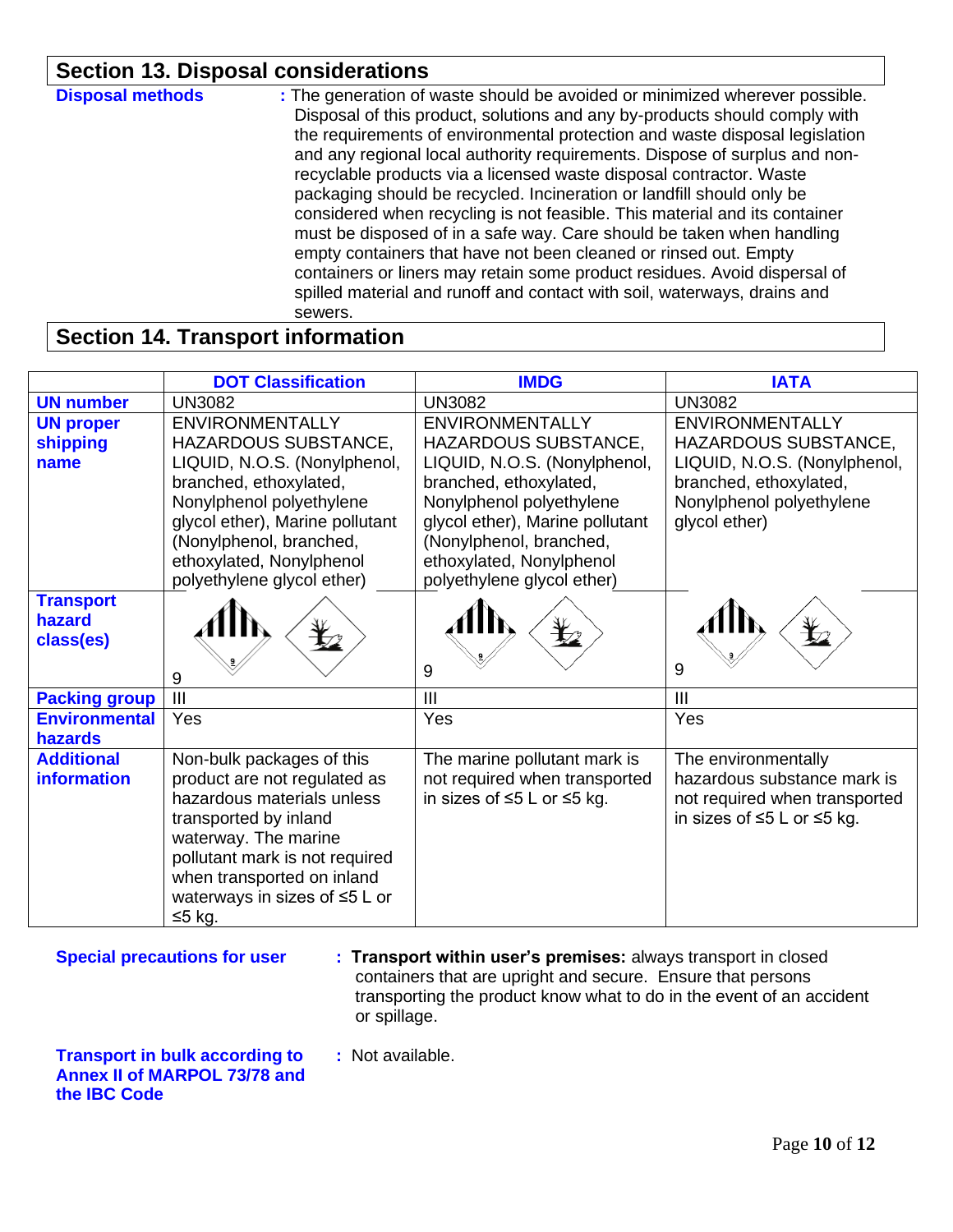### **Section 15. Regulatory information**

**U.S. Federal regulation : TSCA 8(a) PAIR:** Nonylphenol, ethoxylated; Siloxanes and Silicones, di-Me **TSCA 8(a) CDR Exempt/Partial exemption:** Not determined. **United States inventory (TSCA 8b):** At least one component is not listed. **Clean Water Act (CWA) 307:** Copper, Disodium [29H,31H phthalocyaninedisulphonato(4-)-N29,N30,N31,N32]cuprate(2-) **Clean Water Act (CWA) 311:** Acetic acid, Formaldehyde.

#### **SARA 304 RQ**

| <b>Components</b> | <b>CAS</b>      | <b>Component RQ (lb)</b> | <b>Calculated product RQ (lb)</b> |
|-------------------|-----------------|--------------------------|-----------------------------------|
| Ethylene oxide    | $75 -$<br>-21-8 | л<br>՝ ∪                 | 15302                             |

# **SARA 311/312**

**Classification :** Immediate (acute) health hazard. Serious eye damage or eye irritation.

#### **Composition/information on ingredients**

| <b>Name</b>              | $\frac{9}{6}$ | <b>Fire</b><br>hazard | <b>Sudden</b><br>release of<br><b>pressure</b> | <b>Reactive</b> | <b>Immediate</b><br>(acute)<br>health<br>hazard | <b>Delayed</b><br>(chronic)<br>health<br>hazard |
|--------------------------|---------------|-----------------------|------------------------------------------------|-----------------|-------------------------------------------------|-------------------------------------------------|
| Nonylphenol, ethoxylated | 60-100        | <b>No</b>             | No                                             | <b>No</b>       | Yes                                             | <b>No</b>                                       |

#### **CERCLA Reportable Quantity**

| <b>Components</b> | <b>CAS</b> | <b>Component RQ (lb)</b> | <b>Calculated product RQ (lb)</b> |
|-------------------|------------|--------------------------|-----------------------------------|
| Ethylene oxide    | 75-21-8    | 1 $\cap$                 |                                   |
| ,4-Dioxane        | 123-91-    | 100                      |                                   |

\*Calculated RQ exceeds reasonably attainable upper limit.

#### **State regulations**

| <b>Massachusetts</b>       | : The following components are listed: 1,4-Dioxane, Ethylene oxide,<br>Formaldehyde, Methyl alcohol, Benzene, Potassium hydroxide.                |
|----------------------------|---------------------------------------------------------------------------------------------------------------------------------------------------|
| <b>New York</b>            | : The following components are listed: 1,4-Dioxane, Ethylene oxide, Acetic<br>Acid, Formaldehyde, Methanol, Benzene, Potassium hydroxide, Copper. |
| <b>New Jersey</b>          | : The following components are listed: 1,4-Dioxane, Ethylene oxide,<br>Formaldehyde, Methanol, Benzene, Potassium hydroxide, Copper.              |
| <b>Pennsylvania</b>        | : The following components are listed: Acetic acid, Formaldehyde, Methyl<br>Alcohol, Benzene, Potassium hydroxide, Copper.                        |
| <b>California Prop. 65</b> |                                                                                                                                                   |

A WARNING: This product can expose you to chemicals including 1,4-Dioxane, Ethylene oxide, Benzene and Formaldehyde, which are known to the State of California to cause cancer and Ethylene oxide, Benzene and Methyl alcohol which are known to the State of California to cause birth defects or other reproductive harm. For more information go to www.P65Warnings.ca.gov.